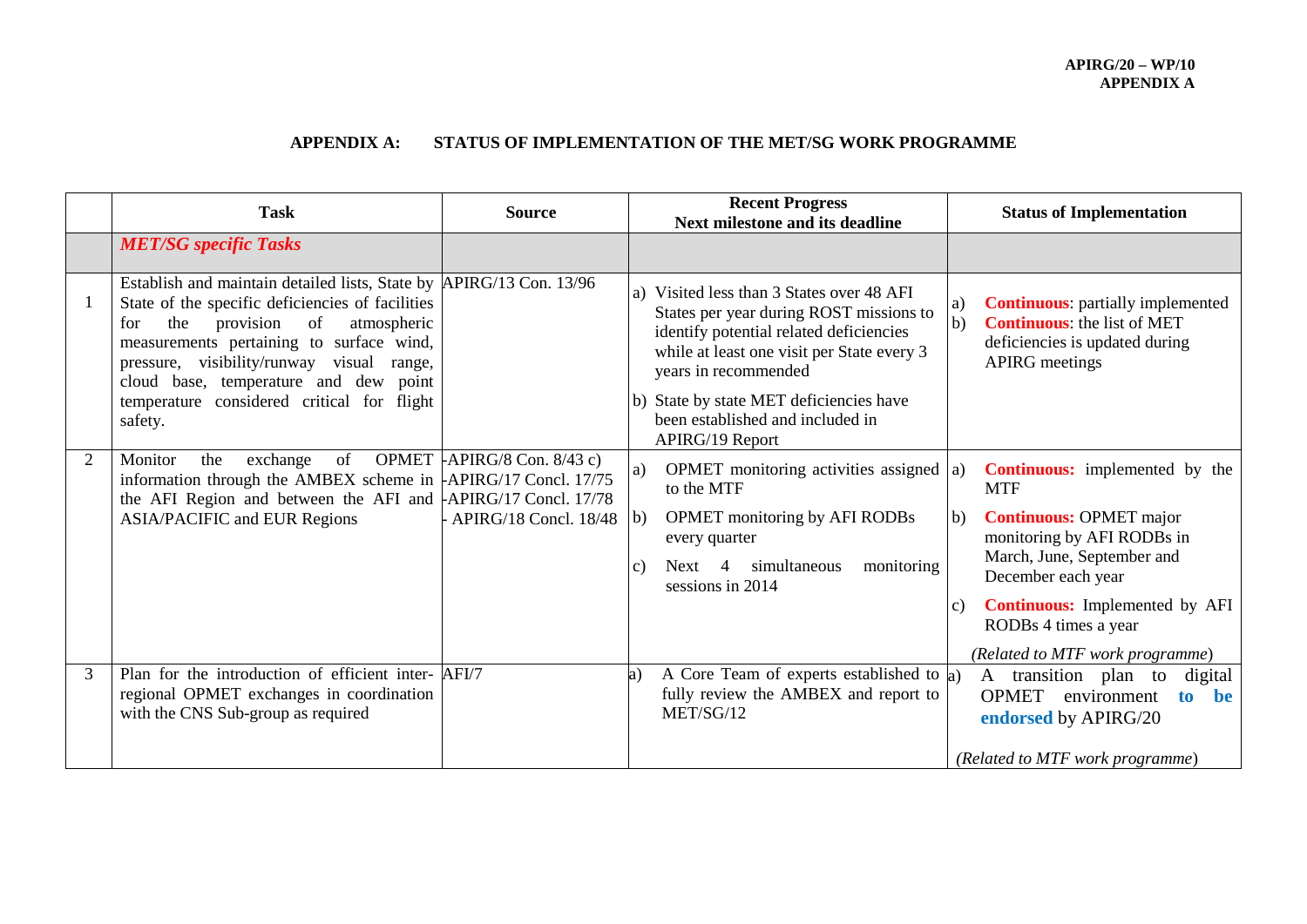| 4              | Monitor the degree of implementation of very small 14/12<br>aperture terminals (VSATs) for the reception of<br><b>WAFS</b> products                                                                                    | AFI/7          | Rec. a) | A large number of AFI States have<br>implemented SADIS2G VSATs with<br><b>Continuous:</b><br>yearly<br>monitoring<br>a)<br>others using the SADIS FTP Service<br>through SADISOPSG meetings                                                                                                                                                                                                                                                                                                                                                                                                                                      |
|----------------|------------------------------------------------------------------------------------------------------------------------------------------------------------------------------------------------------------------------|----------------|---------|----------------------------------------------------------------------------------------------------------------------------------------------------------------------------------------------------------------------------------------------------------------------------------------------------------------------------------------------------------------------------------------------------------------------------------------------------------------------------------------------------------------------------------------------------------------------------------------------------------------------------------|
| 5 <sup>1</sup> | Monitor the implementation of regional procedures and 7/4<br>for the issuance of volcanic ash and tropical<br>cyclone advisories                                                                                       | AFI/7 Rec. 7/3 |         | Yearly SIGMET Tests conducted with a)<br>Three regional AFI<br><b>Continuous:</b><br>AFI VAAC, TCAC and SA GIB using<br>SIGMET Test conducted for 2014<br><b>SIGMET</b><br>AFI<br>$Test$ b)<br>regional<br><b>Continuous:</b> completed for 2014<br>AFI<br>established<br>procedures<br>in<br><b>Continuous:</b> completed for 2014<br><b>SIGMET Guide</b><br>$\mathbf c$<br>To be endorsed by APIRG/20<br><b>SIGMET</b><br><b>Tests</b><br>conducted<br>in $d$<br>$\mathbf{b}$<br>coordination with Toulouse VAAC,<br>La Reunion TCAC and Pretoria GIBS.<br>SIGMET Tests conducted yearly:<br>Next test scheduled for Nov. 2015 |
| 6              | Review on a continuing basis the contents of AFI/7<br>Tables MET 1A and 1B and Tables MET 2A to<br>ensure their validity in light of operational<br>requirements and develop proposals to update<br>them if necessary. |                |         | <b>Continuous:</b> Tables MET 1A, 1B and<br>Tables MET<br>and $2A$ a)<br>$1A$ , $1B$<br>a)<br>continuously reviewed<br>2A are continuously amended at the<br>request of States<br>through<br><sub>or</sub><br>Tables MET 1A and 2A have been<br>h)<br><b>SADISOPSG Meetings</b><br>amended<br>from<br>SADISOPSG/19<br><b>Continuous:</b> Tables MET 1A and 2A<br>proposals<br>$\mathbf b)$<br>been<br>amended<br>from<br>have<br>SADISOPSG/19 proposals<br>(Related to MTF work programme)                                                                                                                                       |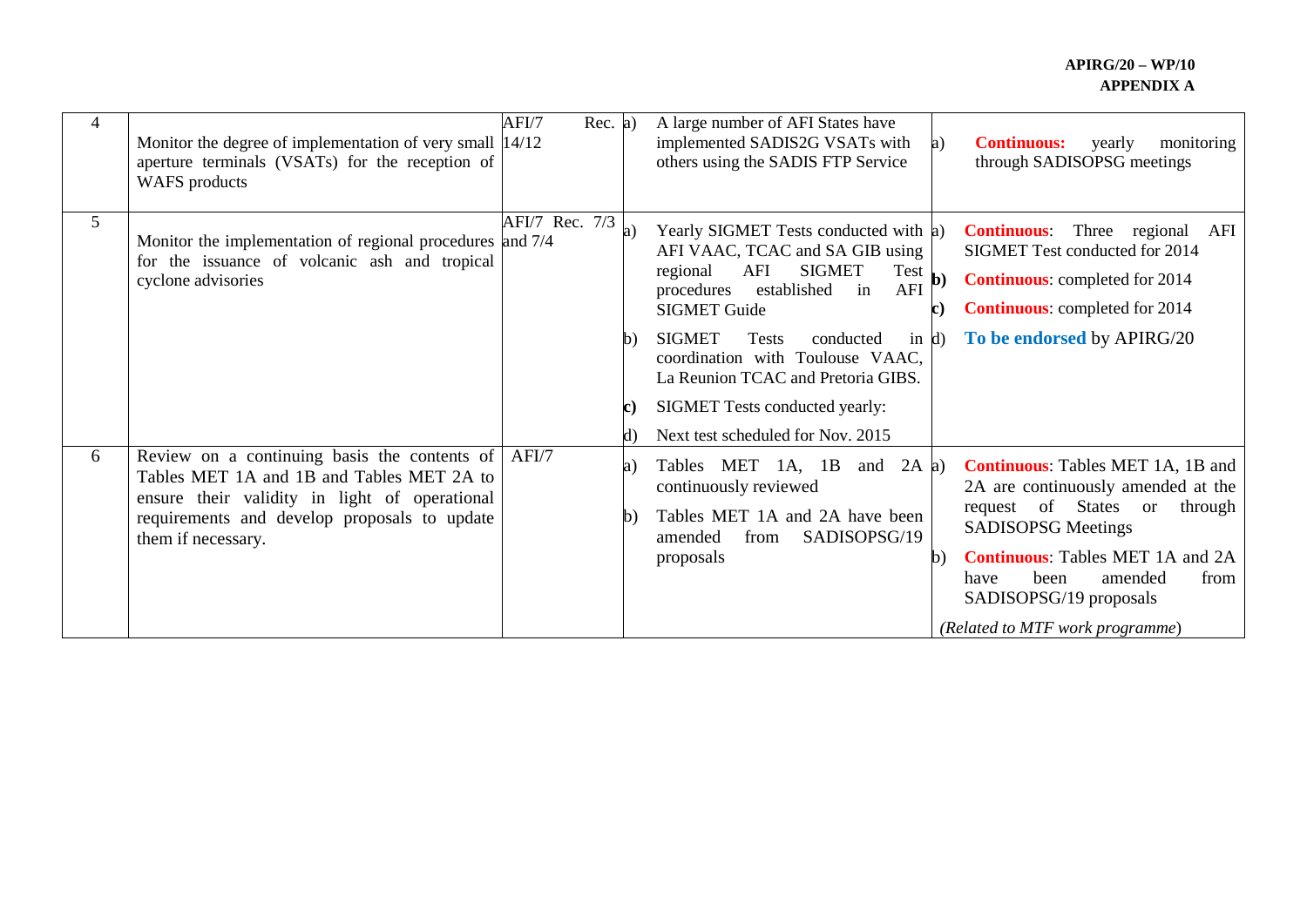| $\overline{7}$ | Review the meteorological procedures in the $APIRG/12$<br>introductory text to Part VI of Meteorology of the<br>Basic AFI Regional Plan/FASID, as well as<br>Meteorological related issues in other sections of<br>the Plan and relevant regional supplementary<br>Meteorology procedures (SUPPs) in the Doc<br>7030, in the light of procedures employed in other<br>regions and develop amendment proposals as<br>appropriate, coordinating where necessary with<br>other APIRG Sub-Groups. |                   |      | a) The MET section of the AFI Regional Air $ a\rangle$<br>Navigation Plan (R-ANP) will be amended<br>in accordance with the new e-ANP template<br>under review by ICAO.                   | The MET related AFI eANP is to be<br>endorsed by APIRG/20.                                                                                                                                                                                                       |
|----------------|-----------------------------------------------------------------------------------------------------------------------------------------------------------------------------------------------------------------------------------------------------------------------------------------------------------------------------------------------------------------------------------------------------------------------------------------------------------------------------------------------|-------------------|------|-------------------------------------------------------------------------------------------------------------------------------------------------------------------------------------------|------------------------------------------------------------------------------------------------------------------------------------------------------------------------------------------------------------------------------------------------------------------|
| 8              | Monitor developments in the CNS/ATM Systems<br>with regard to meteorological requirements in the<br>AFI Region and in coordination with AFI ATM<br>Sub-Group.                                                                                                                                                                                                                                                                                                                                 | APIRG/14<br>14/43 | Con. | APIRG established the ATM/MET Task a)<br>a)<br>Force.<br>The ATM/MET TF amended the AFI<br>b)<br>contingency plan on volcanic<br>ash b)<br>(VACP) during its first meeting in<br>Nairobi. | <b>Implemented:</b><br><b>ATM/MET/TF</b><br>established to monitor developments in<br>the CNS/ATM Systems in MET.<br><b>Continuous:</b> AFI VACP to be amended<br>as necessary.<br>(Related<br><b>ATM/MET/TF</b><br>$\mathfrak{c}$<br>work<br><i>programme</i> ) |
| 9              | Monitor the implementation in the AFI region of<br>quality assurance/performance relating to the MET<br>field                                                                                                                                                                                                                                                                                                                                                                                 | APIRG/14<br>14/40 | Con. | Ten training seminars on QMS in 2008-<br>2012<br>13 out of 54 States established QMS in<br>b)<br>December 2012 et 5/13 certified                                                          | <b>On need basis:</b> most States need to<br>certify QMS<br><b>Continuous:</b> Training in cost recovery<br>for MET needed                                                                                                                                       |
| 10             | Monitor training and qualification of aeronautical<br>MET personnel                                                                                                                                                                                                                                                                                                                                                                                                                           | APIRG/15<br>15/94 | Dec. | Training and qualification monitored in<br>15 States during 2009-2010                                                                                                                     | <b>Implemented:</b> for 15 States<br><b>Continuous:</b> Necessary monitoring every 5<br>years                                                                                                                                                                    |
| 11             | Monitor communications means between AFI<br>volcano observatories and the aviation community                                                                                                                                                                                                                                                                                                                                                                                                  | APIRG/13<br>13/68 |      | Con. VONA (volcano observatory notice for<br>aviation) tests to be conducted from 2014<br>during AFI VACP (volcanic ash contingency<br>plan) exercises.                                   | Not implemented yet<br>(Related to ATM/MET/TF work<br>programme)                                                                                                                                                                                                 |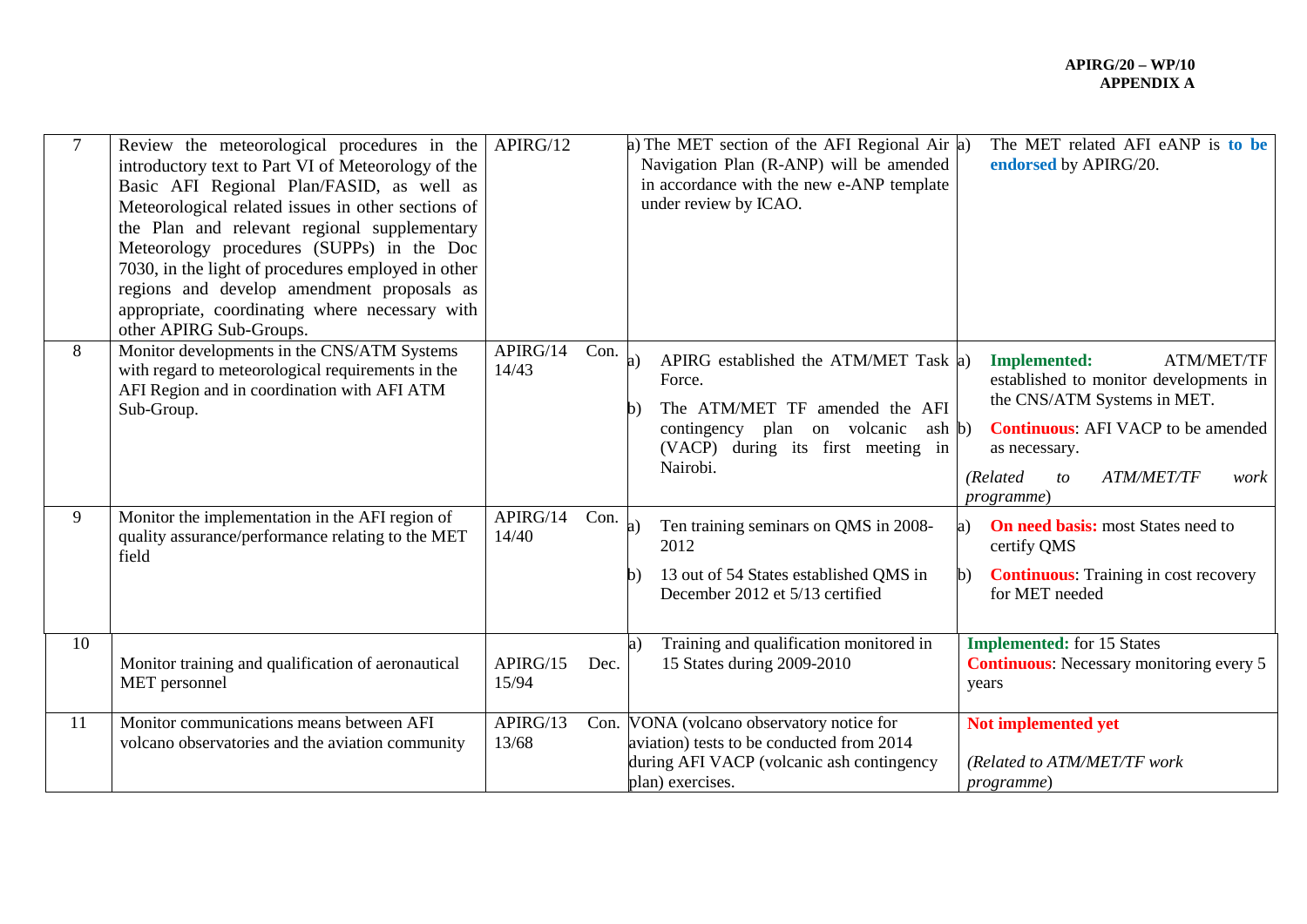## **APIRG/20 – WP/10 APPENDIX A**

| 12 | Monitor cost recovery system for aeronautical<br>meteorological services to make sure relevant<br>ICAO and WMO documents are used and MET<br>service providers cooperate with airports, air<br>navigation services and other aeronautical partners,<br>including users, when establishing a cost recovery<br>system | Con.<br>APIRG/13<br>14/37   | A survey planned to be conducted in<br>a)<br>2014<br>4 workshops on cost recovery for<br>b)<br>aeronautical meteorological services<br>conducted before 2007 and 2 planned for<br>2014 | Not yet implemented: planned for<br>a)<br>2015<br><b>Continuous:</b> to be implemented on<br>b)<br>request           |
|----|---------------------------------------------------------------------------------------------------------------------------------------------------------------------------------------------------------------------------------------------------------------------------------------------------------------------|-----------------------------|----------------------------------------------------------------------------------------------------------------------------------------------------------------------------------------|----------------------------------------------------------------------------------------------------------------------|
| 13 | Monitor SADIS workstations in AFI States to make<br>sure they fulfill the software requirements outlined<br>on the WAFSOPSG website                                                                                                                                                                                 | 17/74                       | APIRG/17 Concl $\vert$ A survey planned to be conducted in 2014                                                                                                                        | Not yet implemented: planned for<br>2015<br><b>Continuous:</b> survey to be undertaken<br>every 3 years              |
| 14 | Monitor the iimplementation of terminal area<br>warnings and forecasts, provision of WAFS forecasts<br>and optimization of OPMET data exchanges and<br>training for aeronautical meteorological staff                                                                                                               | <b>SP</b><br>Rec. 6/17      | RAN(2008) $\vert$ A survey planned to be conducted in 2014                                                                                                                             | Not yet implemented: planned for<br>2015<br><b>Continuous:</b> survey to be undertaken<br>every 3 years              |
|    | <b>Tasks assigned to MTF</b>                                                                                                                                                                                                                                                                                        |                             |                                                                                                                                                                                        |                                                                                                                      |
| 15 | existing<br>Examine<br>the<br>and<br>any<br>new<br>requirements for OPMET exchange in AFI<br>and adjacent regions and assess the feasibility<br>of satisfying these requirements, taking into<br>account the availability of the data;                                                                              | APIRG/16<br>Décision. 16/54 | Finalize specific amendments of the<br>a)<br><b>AMBEX Handbook by APIRG/20</b><br>b) Develop back up procedures for the<br>AFI RODBs (2014)                                            | a) To be endorsed by APIRG/20<br>b) <b>Completed:</b> Back up procedures of<br>the RODBs developed<br>(APIRG/19/43). |
| 16 | Keep under review the AMBEX scheme and<br>other OPMET exchange schemes and prepare<br>proposal for updating the optimizing of the<br>schemes;                                                                                                                                                                       | APIRG/16<br>Décision. 16/54 | the AMBEX scheme reviewed by a a)<br>a)<br>Core Team which will report to next<br>MTF meeting<br>b) Continuous review of the AMBEX<br>scheme                                           | <b>Completed:</b> Review endorsed by<br>MET/SG/12<br><b>b</b> ) Continuous basis                                     |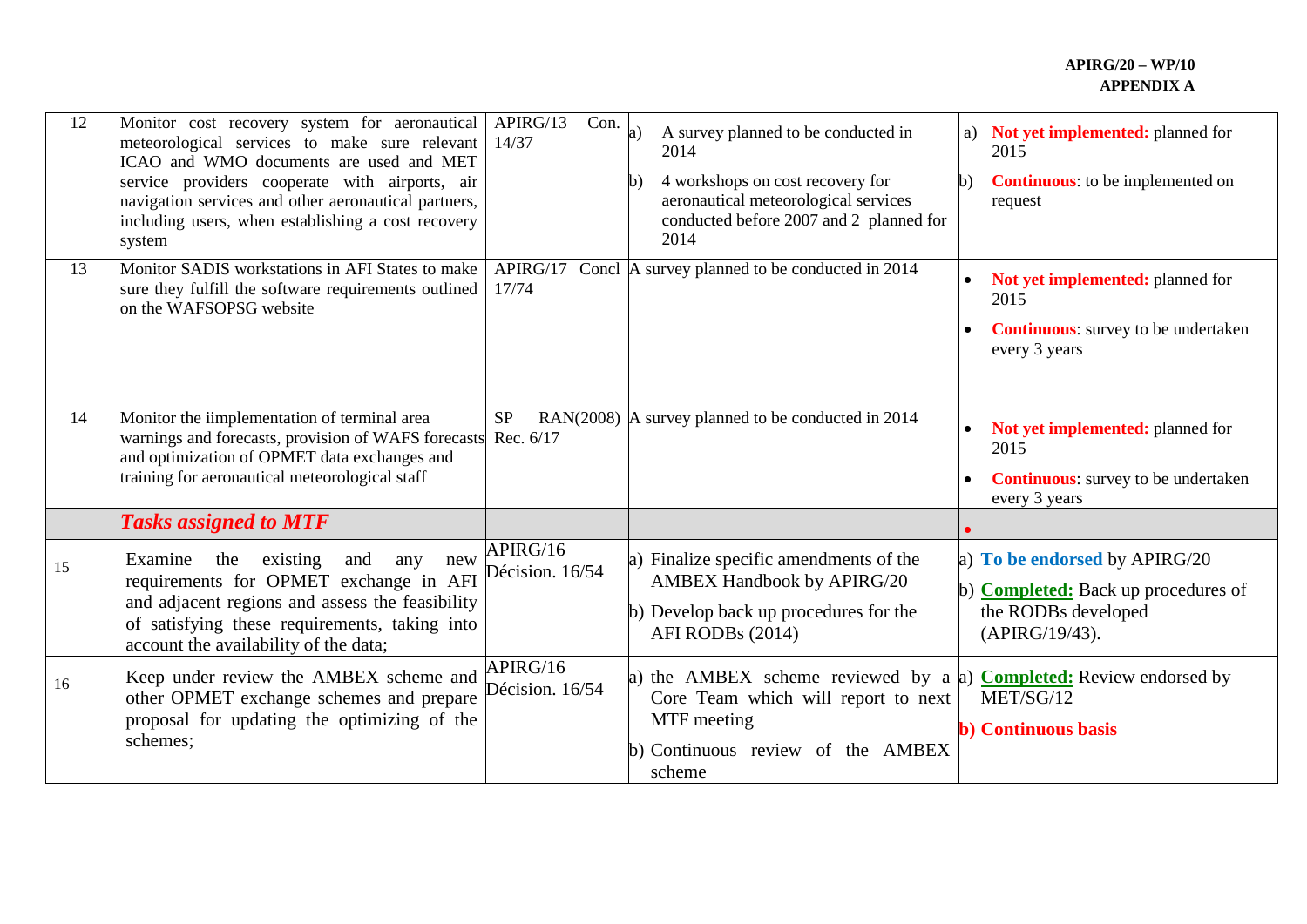## **APIRG/20 – WP/10 APPENDIX A**

| 17 | Review and update the procedures for<br>interregional OPMET exchange and ensure the<br>availability of the required AFI OPMET data<br>for the AFS satellite broadcast (SADIS);                                                                                                 | APIRG/16<br>Décision. 16/54 | a)<br>$\cup$                | The related Chapter of the AMBEX<br>Handbook reviewed (July 2013)<br>b) SADISOPSG/18 Concl. Reviewed<br>Continuous review of the procedures<br>d) SADISOPSG/19 Concl. Review<br>$(2014)$ : yearly                                                                                                                                                                                            | a)<br>b)<br>c)<br>d)                       | <b>Completed:</b> Implemented by MTF/5<br><b>Completed:</b> Implemented by MTF/5<br><b>Continuous basis</b><br><b>Continuous basis</b>                                                                                                                              |
|----|--------------------------------------------------------------------------------------------------------------------------------------------------------------------------------------------------------------------------------------------------------------------------------|-----------------------------|-----------------------------|----------------------------------------------------------------------------------------------------------------------------------------------------------------------------------------------------------------------------------------------------------------------------------------------------------------------------------------------------------------------------------------------|--------------------------------------------|---------------------------------------------------------------------------------------------------------------------------------------------------------------------------------------------------------------------------------------------------------------------|
| 18 | Keep under review and provide timely<br>amendments<br>regional<br>of the<br>guidance<br>materials on the OPMET exchange; to ensure<br>that guidance material covers procedures for<br>the exchange of all required OPMET data<br>types: SA, SP, FT, WS, WC, WV, FK, FV,<br>UA: | APIRG/16<br>Décision. 16/54 | a)<br>$\mathcal{C}$ )       | The related Chapter of the AMBEX<br>Handbook reviewed and updated<br>(Sept. 2010)<br>b) These chapters will be reviewed by<br>the Core Team<br>Continuous review                                                                                                                                                                                                                             | a)<br>$\mathbf{b}$                         | <b>Completed:</b> Implemented by<br>MTF/5<br><b>Completed:</b> implemented by<br>MET/SG/12<br><b>Continuous basis</b>                                                                                                                                               |
| 19 | Conduct trials and develop procedures for<br>monitoring and management of the OPMET<br>exchange; to foster implementation of quality<br>management of OPMET data by the AMBEX<br>centres and the RODBs; and                                                                    | APIRG/16<br>Décision. 16/54 | a)<br>b)<br>C l<br>$\bf{e}$ | procedures for monitoring and<br>management of the OPMET exchange<br>reviewed (Sept 2010)<br><b>SIGMET Tests conducted yearly</b><br>(since Nov./2008 to Nov. 2012)<br>Three SIGMET Tests planned for<br>November 2013<br>d) A joined OPMET monitoring by the<br>RODBs every three months: end of<br>March, June, September and October<br>Assessment of the RODBs during<br>yearly meeting. | a)<br>$\mathbf{b}$<br>C)<br>d)<br>$\bf e)$ | <b>Completed:</b> Implemented by<br>MTF/2<br><b>Completed:</b> Implemented in<br>2008/2012<br><b>Completed: SIGMET Tests</b><br>conducted November 2013<br>Not implemented yet: procedures<br>for implementation endorsed by<br>APIRG/18<br><b>Continuous basis</b> |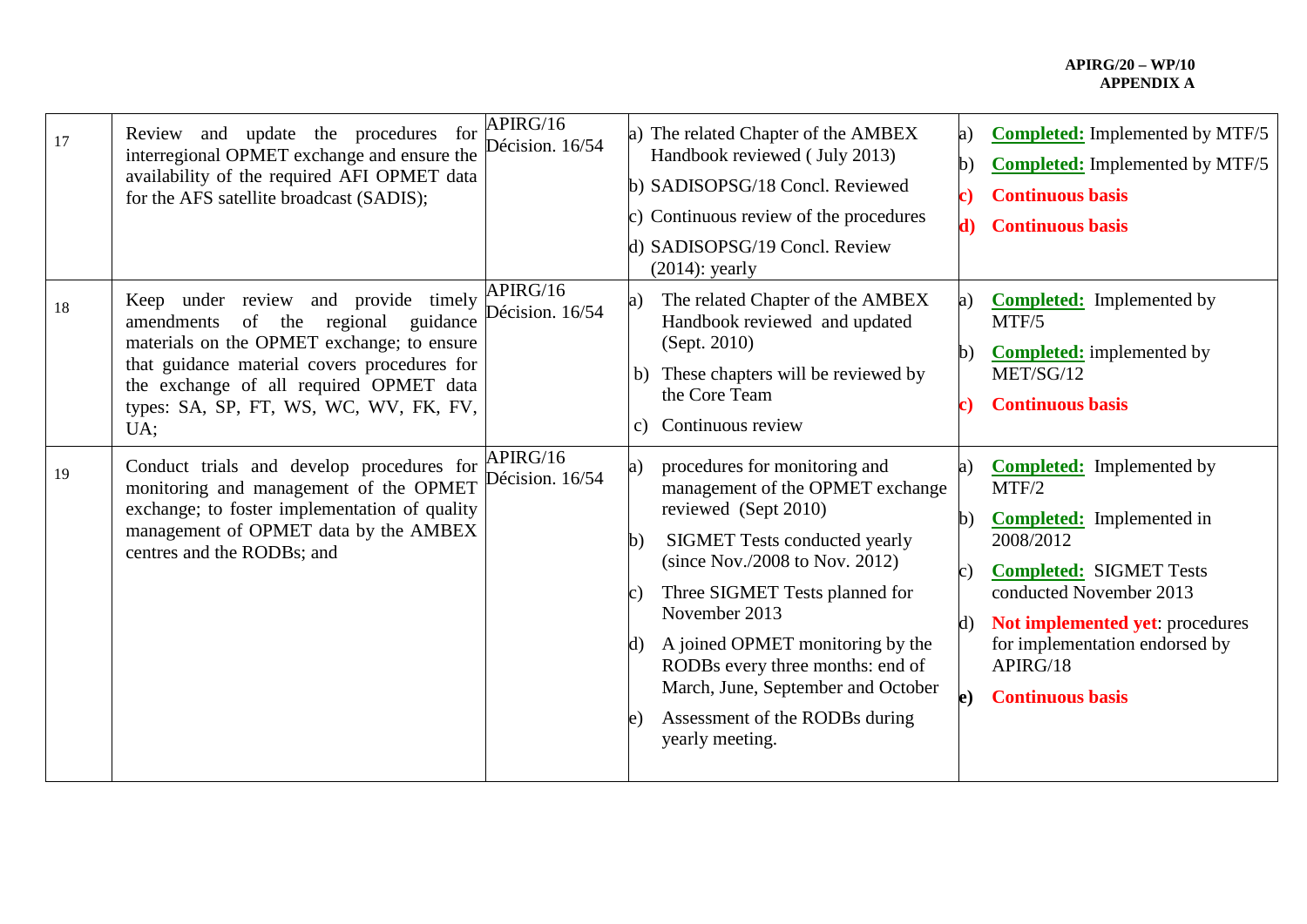## **APIRG/20 – WP/10 APPENDIX A**

| 20 | Prepare regional plan for the transition to<br><b>OPMET</b><br>information<br>coded<br>XML<br>in<br>with<br>coordination<br>the<br>relevant APRIG<br>contributing bodies.                                                                                                                                                                                                                                                                                                                         | APIRG/16<br>Decision. 16/54                  | a)<br>b) | decision on future OPMET<br>Final<br>XML coded<br>format awaited from<br><b>MET Div (2014)</b><br>AFI Regional Plan to be prepared<br>after the adoption by the MET Div<br>Meeting)                                                                                                                                                                                                 | <b>Completed:</b> Development of<br>a)<br>transition Plan prepared by<br>MET/SG/12<br>b) To be endorsed by APIRG/20                                                                                                                                                                                                                   |
|----|---------------------------------------------------------------------------------------------------------------------------------------------------------------------------------------------------------------------------------------------------------------------------------------------------------------------------------------------------------------------------------------------------------------------------------------------------------------------------------------------------|----------------------------------------------|----------|-------------------------------------------------------------------------------------------------------------------------------------------------------------------------------------------------------------------------------------------------------------------------------------------------------------------------------------------------------------------------------------|---------------------------------------------------------------------------------------------------------------------------------------------------------------------------------------------------------------------------------------------------------------------------------------------------------------------------------------|
|    | <b>Tasks assigned to ATM/MET/TF</b>                                                                                                                                                                                                                                                                                                                                                                                                                                                               |                                              |          |                                                                                                                                                                                                                                                                                                                                                                                     |                                                                                                                                                                                                                                                                                                                                       |
| 21 | Review and update the AFI Volcanic<br>Contingency Plan (VACP) by:<br>a) Regularly updating the VACP through new<br>requirements from the IAVWOPSG<br>b) Conducting annual VACP exercises or AFI<br><b>ATM/MET</b><br>Volcanic<br>Exercises<br>Ash<br>(VAEX/AFI);<br>Reporting on annual VAEX/AFI to the<br>C)<br>MET/SG meetings.                                                                                                                                                                 | Ash $\overline{APIRG/19}$ Décision.<br>19/20 | d)<br>e) | update the VACP through new<br>requirements from the IAVWOPSG<br>Conduct AFI ATM/MET Volcanic Ash<br>Exercises (VAEX/AFI) in 2014;<br>Report on 2014 VAEX/AFI to the<br>MET/SG/12 meeting                                                                                                                                                                                           | c) <b>Continuous basis:</b> Not implemented due<br>to APIRG new organization structure<br>(VACP awareness seminar not held yet)<br>d) <b>Continuous annual basis:</b> Not<br>implemented due to APIRG new<br>organization structure (VACP awareness<br>seminar not held)<br>e) <b>Continuous annual basis:</b> b) note<br>implemented |
| 22 | Develop sub-regional exchange of MET information $\overline{APIRG}/19$ Décision.<br>to facilitate ATM operations by:<br>Encouraging States develop agreements on<br>a)<br>the exchange of MET information that<br>provides benefits to ATM operations on sub-<br>regional level;<br>Encouraging States report developments to<br>b)<br>MET/ATM TF and MET/SG meetings;<br>Developing sub-regional exchange of MET<br>$\mathbf{c})$<br>information to facilitate ATM operations in<br>busy routes. | 19/20                                        | d)       | Encourage States develop agreements on $\mathbf c$ ) Not started: Not implemented due to<br>the exchange of MET information that<br>provides benefits to ATM operations on<br>sub-regional level<br>Encourage States report developments to<br>MET/ATM TF and MET/SG meetings<br>Develop sub-regional exchange of MET<br>information to facilitate ATM operations<br>in busy routes | APIRG new organization structure<br>d) Not started: Not implemented due to<br>APIRG new organization structure<br>e) Continuous basis: AFI Meteorological<br>Bulletins Exchange (AMBEX) scheme<br>developed and operational. Capabilities<br>of handling OPMET information in<br>digital format to be developed                       |